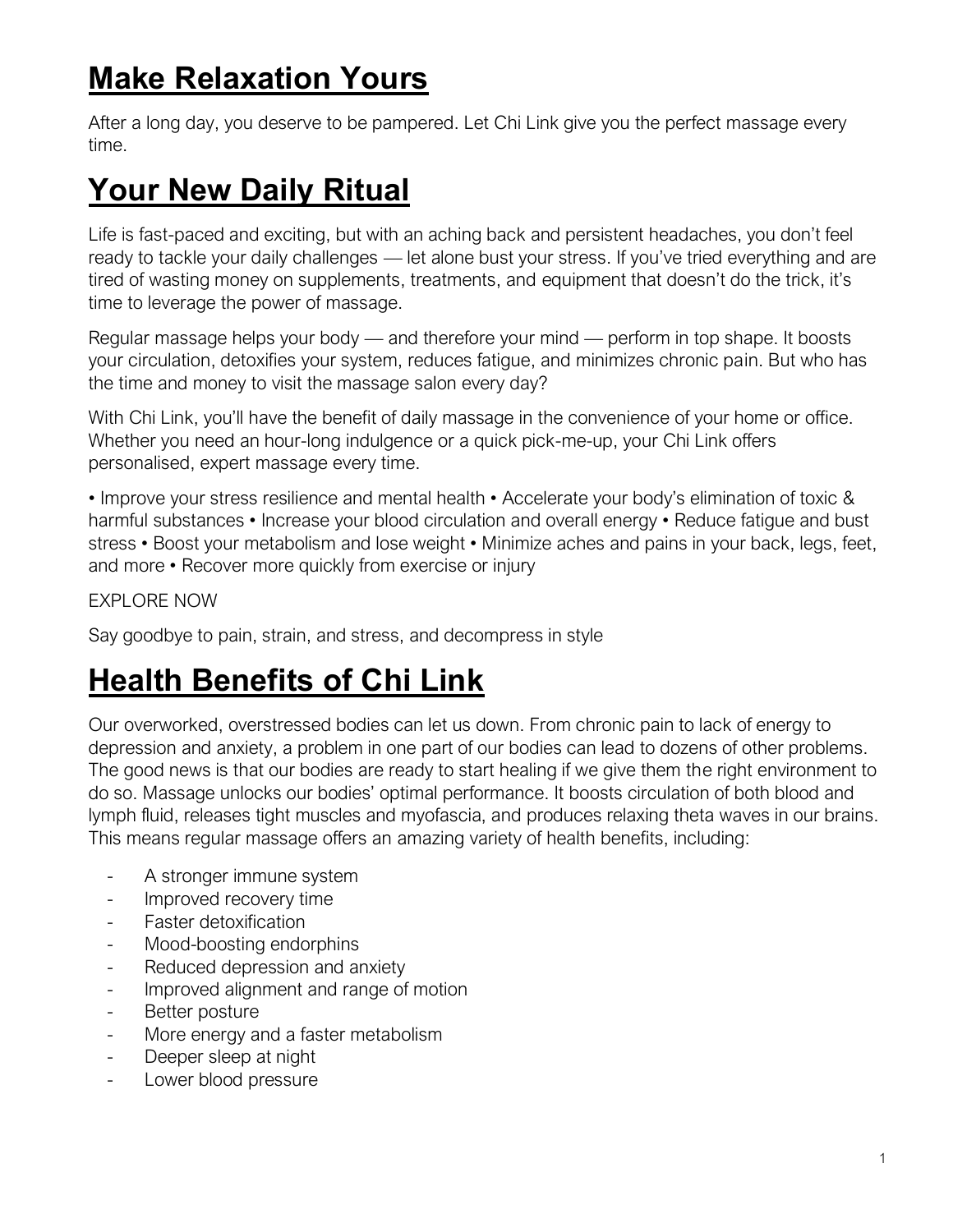The key is to use multiple types of massage to best address your aches and pains. Chi Link Massage Chairs offer a customisable suite of therapeutic styles to help you relieve your health issues and start feeling amazing.

# **Features of Chi Link**

#### **Fully Customisable Program**

Chi Link Massage Chairs offer multiple massage styles, including kneading, knocking, tapping, and shiatsu, as well as heat therapy. You can also adjust the airbags, shoulder position, leg extension, and recline to achieve the optimal body position for your relaxation.

#### **Head-to-Hip Reach**

Chi Link Massage Chairs offer SL Track Technology, which includes a super long track (128cm) to help the chair's massage points reach further along your body. Whether you need help with a stiff neck or tight glutes, your chair will provide you relief.

#### **Intelligent Body Mapping**

Chi Link's high-tech auto scan system maps your body and aligns the massage points accordingly. No more shifting around the chair or directing a massage therapist where to go. Chi Link Massage Chairs hit the spot, every time.

#### **Full Recline for Full Results**

A feeling of weightlessness not only promotes deep relaxation, but also allows the chair to penetrate deeply into your sore muscles. Chi Link's innovative reclining system allows it to improve your circulation and reach deep to your pain points.

#### **Magnet Therapy**

To maximize the ability to treat myofascial pain, Chi Link Massage Chairs feature strategically positioned magnets across the luxurious bonded leather back cushion.

#### **Heat Therapy**

Warming up your body improves circulation and healing, and can help loosen and relax tight muscles. With Chi Link Massage Chairs' targeted heat treatments, you'll experience greater recovery and relief from intense workouts, sore glutes, and aching backs.

#### **10 Rejuvenating Programs**

With the press of a button, you can choose from Refreshing, Recovery, Comfort, Sleeping, Neck & Shoulder, Back & Waist, Stretching, Sport, Quick, or Deep Massage. These pre-set programs are designed by massage experts to provide highly targeted massage therapy.

#### **Bluetooth Speakers**

Even the best massage can benefit from some relaxing tunes. Find your most soothing playlist and wirelessly connect to built-in speakers for an immersive experience.

#### **Perfect Foot Massage**

Treat your feet with the specially designed foot rest, equipped with massage points to relieve foot pain.